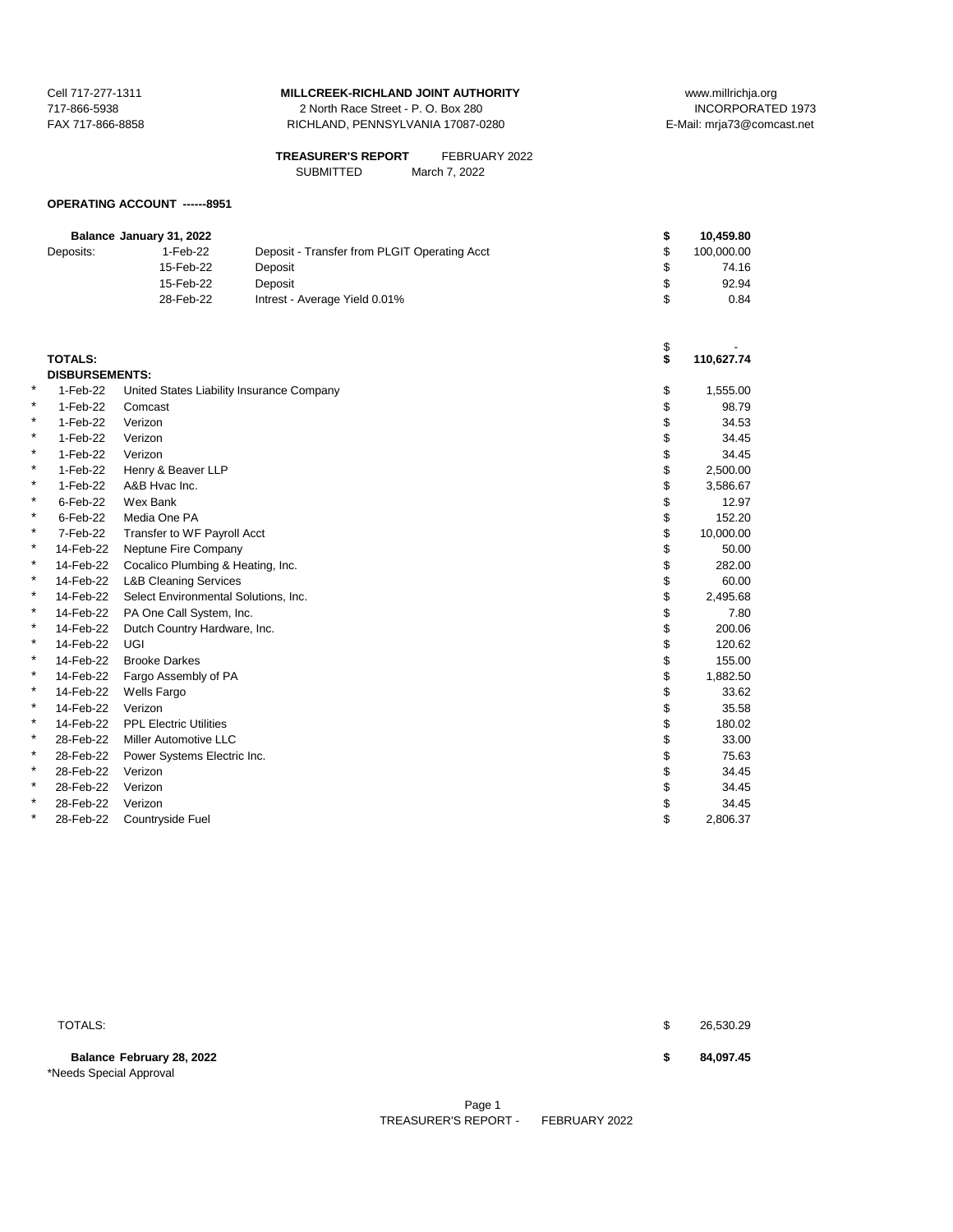## **PAYROLL ACCOUNT ------8944**

| Deposits:                       | Balance January 31, 2022                              |                                                     | \$<br>\$ | 7,380.84                              |
|---------------------------------|-------------------------------------------------------|-----------------------------------------------------|----------|---------------------------------------|
|                                 | 1-Feb-22                                              | Deposit - Transfer from WF Operating Acct           | \$       | 10,000.00                             |
|                                 | 28-Feb-22                                             | Intrest - Average Yield 0.01%                       | \$       | 0.12                                  |
| <b>TOTALS:</b>                  |                                                       |                                                     | \$       | 17,380.96                             |
| <b>Disbursements:</b>           |                                                       |                                                     |          |                                       |
| 1-Feb-22                        | Keystone Tax Payment                                  |                                                     | \$       | 49.11                                 |
|                                 | 28-Feb-22 JAN KLAUS                                   |                                                     | \$       | 370.89                                |
|                                 | 28-Feb-22 JAN KLAUS                                   |                                                     | \$       | 35.29                                 |
|                                 | 28-Feb-22 MAYBELLE MORGAN                             |                                                     | \$       | 464.01                                |
|                                 | 28-Feb-22 MAYBELLE MORGAN                             |                                                     | \$       | 75.36                                 |
|                                 | 28-Feb-22 REBECCA SCHNOKE<br>28-Feb-22 JOHN WOLGEMUTH |                                                     | \$<br>\$ | 163.02                                |
|                                 | 28-Feb-22 ARTHUR WEALAND                              |                                                     | \$       | 35.29<br>35.29                        |
|                                 | 28-Feb-22 JAMES BOTTOMLY                              |                                                     | \$       | 35.29                                 |
|                                 |                                                       |                                                     | \$       |                                       |
|                                 |                                                       |                                                     | \$       |                                       |
|                                 |                                                       |                                                     | \$       | $\sim$                                |
|                                 |                                                       |                                                     | \$       |                                       |
| <b>TOTALS:</b>                  |                                                       |                                                     | \$       | 1,263.55                              |
|                                 | Balance February 28, 2022                             |                                                     | \$       | 16,117.41                             |
| <b>REVENUE ACCOUNT</b>          |                                                       |                                                     |          |                                       |
|                                 |                                                       | JONESTOWN BANK AND TRUST COMPANY (JBT) - ------1958 |          |                                       |
|                                 | Balance January 31, 2022                              |                                                     | \$       | 90,820.30                             |
|                                 | Deposits to JBT by Customers -                        | FEBRUARY 2022                                       | \$<br>\$ | $\overline{\phantom{a}}$<br>28,359.60 |
|                                 | SWEEP TO PLGIT Operating Account FROM JBT             |                                                     | \$       | 110,762.31                            |
|                                 |                                                       |                                                     | \$       |                                       |
|                                 | Disbursements:                                        |                                                     |          |                                       |
|                                 |                                                       |                                                     |          |                                       |
|                                 | Balance February 28, 2022                             |                                                     | \$<br>\$ | 8,417.59                              |
|                                 |                                                       |                                                     |          |                                       |
| <b>ACCOUNT PAYABLE</b>          |                                                       |                                                     |          |                                       |
| John H Wolgemuth                |                                                       |                                                     | \$       | 35.29                                 |
| Arthur Wealand                  |                                                       |                                                     | \$       | 35.29                                 |
| James Bottomley                 |                                                       |                                                     | \$       | 35.29                                 |
| Jan D. Klaus<br>Maybelle Morgan |                                                       |                                                     | \$<br>\$ | 35.29<br>75.36                        |
| Rebecca Schnoke                 |                                                       |                                                     | \$       | 163.02                                |
|                                 |                                                       |                                                     | \$       |                                       |
|                                 |                                                       |                                                     | \$       |                                       |
|                                 |                                                       |                                                     | \$       |                                       |
|                                 |                                                       |                                                     | \$       |                                       |
|                                 |                                                       |                                                     | \$       |                                       |
|                                 |                                                       |                                                     | \$       |                                       |
|                                 |                                                       |                                                     | \$       |                                       |
| <b>TOTALS:</b>                  |                                                       |                                                     | \$       | 379.54                                |
|                                 |                                                       |                                                     |          |                                       |

Page 2 FEBRUARY 2022 TREASURER'S REPORT -